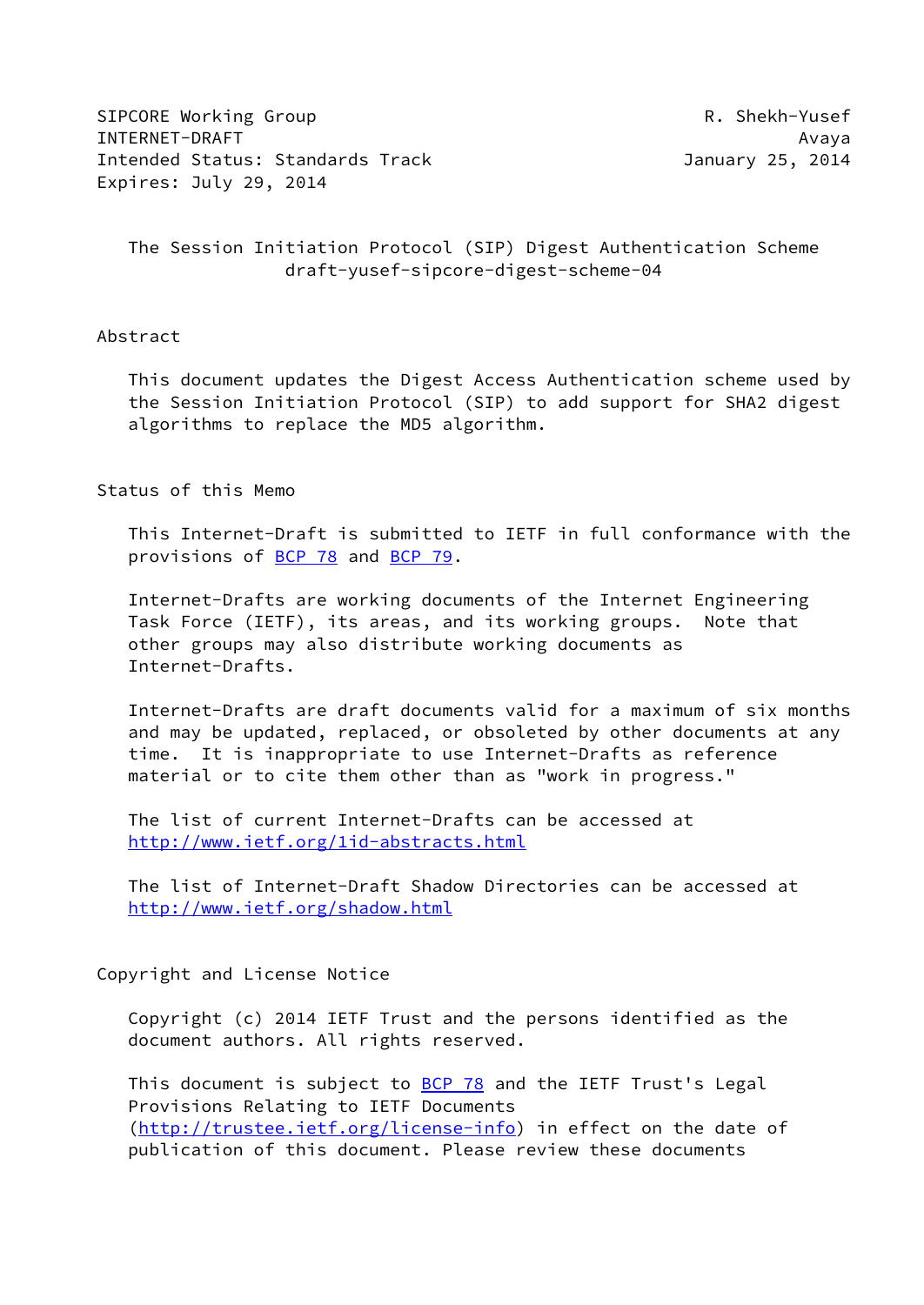INTERNET DRAFT SIP Digest Authentication Scheme January 25, 2014

 carefully, as they describe your rights and restrictions with respect to this document. Code Components extracted from this document must include Simplified BSD License text as described in Section 4.e of the Trust Legal Provisions and are provided without warranty as described in the Simplified BSD License.

# Table of Contents

| 2 The SIP Digest Authentication Scheme 4           |  |
|----------------------------------------------------|--|
| 2.1                                                |  |
| 2.2 Representation of Digest Values $\frac{4}{5}$  |  |
| 2.3 The Authenticate Response Header 4             |  |
| The Authorization Request Header $\cdots$ 5<br>2.4 |  |
|                                                    |  |
|                                                    |  |
| 3 Augmented BNF for the SIP Protocol 8             |  |
| 4                                                  |  |
| 5 <sup>1</sup>                                     |  |
| 6                                                  |  |
|                                                    |  |
| 7.1 Normative References 9                         |  |
| 7.2 Informative References 9                       |  |
|                                                    |  |
|                                                    |  |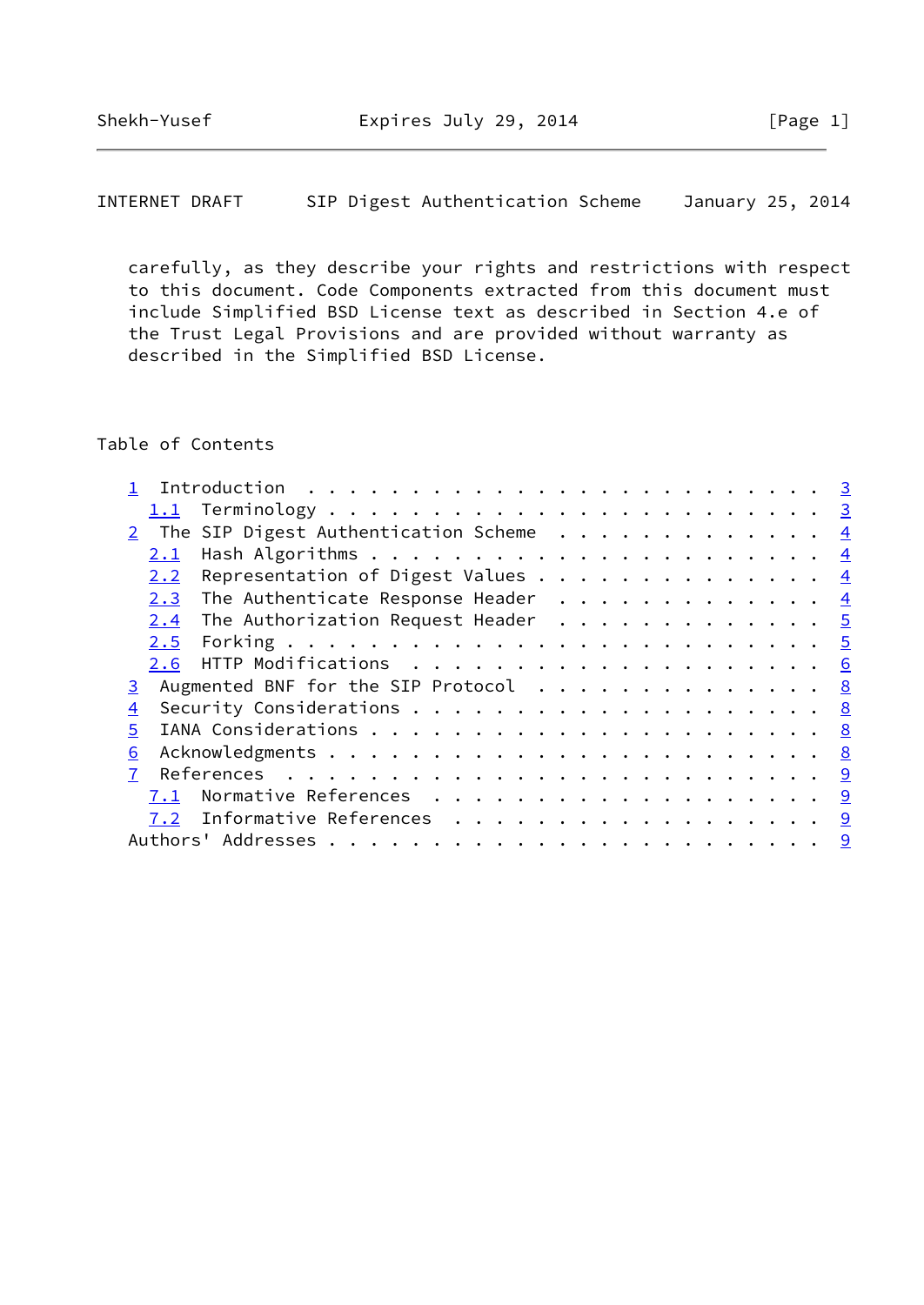Shekh-Yusef **Expires July 29, 2014** [Page 2]

<span id="page-2-1"></span>INTERNET DRAFT SIP Digest Authentication Scheme January 25, 2014

### <span id="page-2-0"></span>[1](#page-2-0) Introduction

The SIP protocol [\[RFC3261](https://datatracker.ietf.org/doc/pdf/rfc3261)] uses the same mechanism used by the HTTP protocol for authenticating users, which is a simple challenge response authentication mechanism that allows a server to challenge a client request and allows a client to provide authentication information in response to that challenge.

 The SIP protocol uses the Digest Authentication scheme that is used with the HTTP authentication mechanism, which by default uses MD5 as the default algorithm.

 The HTTP Digest Access Authentication [[HTTP-DIGEST](#page-9-4)] document defines the challenge-response authentication mechanism and the Digest Authentication scheme, and defines few algorithms that could be used with the Digest Authentication scheme, and establishes a registry for these algorithms to allow for additional algorithms to be added in the future.

 In 2008 the US-CERT issued a note that MD5 "should be considered cryptographically broken and unsuitable for further use" [CERT-VU].

 This document updates the Digest Access Authentication scheme used by SIP to add support for SHA2 digest algorithms to replace the MD5 algorithm.

# <span id="page-2-2"></span>[1.1](#page-2-2) Terminology

 The key words "MUST", "MUST NOT", "REQUIRED", "SHALL", "SHALL NOT", "SHOULD", "SHOULD NOT", "RECOMMENDED", "MAY", and "OPTIONAL" in this document are to be interpreted as described in [RFC 2119 \[RFC2119](https://datatracker.ietf.org/doc/pdf/rfc2119)].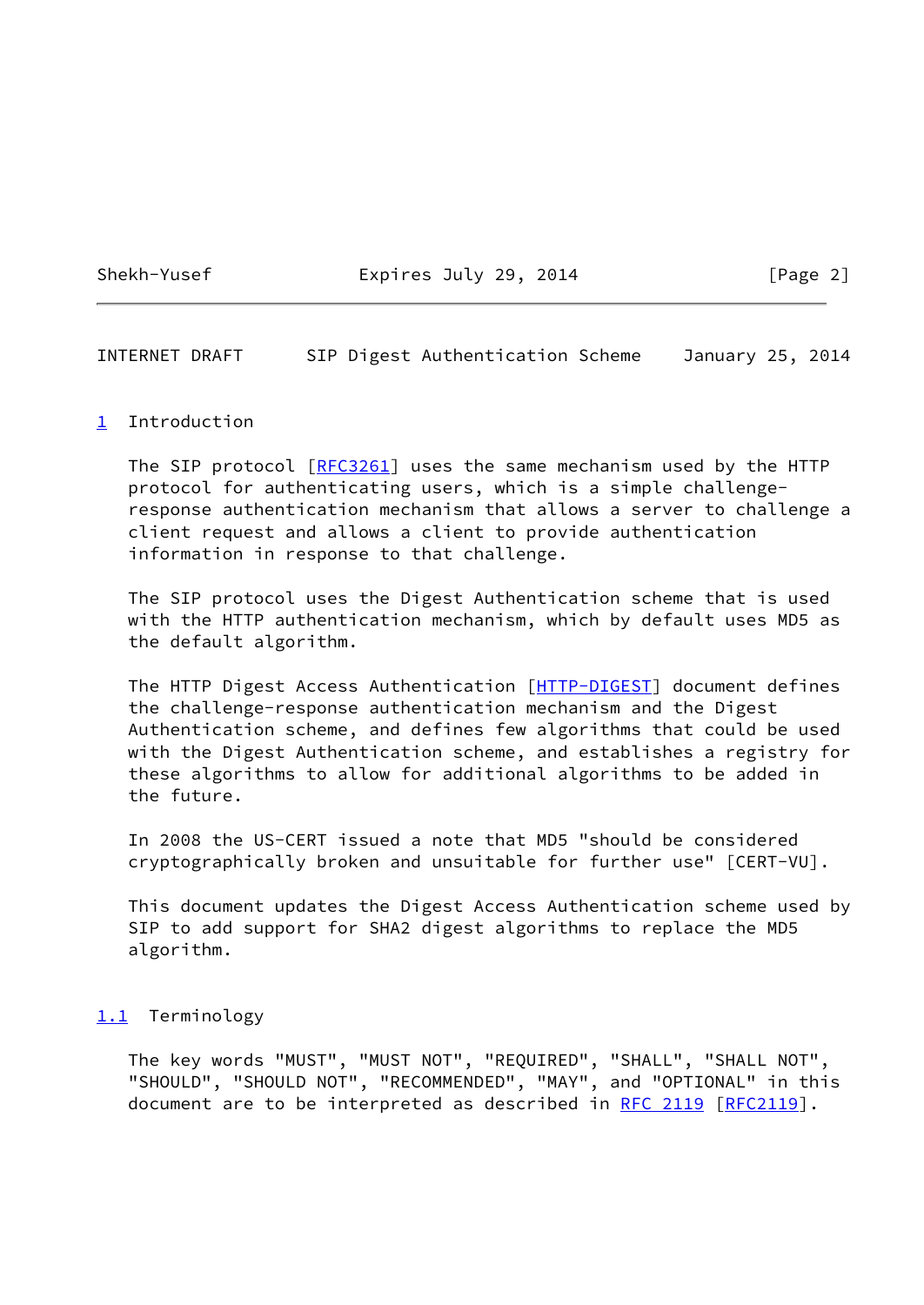## Shekh-Yusef **Expires July 29, 2014** [Page 3]

### <span id="page-3-1"></span>INTERNET DRAFT SIP Digest Authentication Scheme January 25, 2014

<span id="page-3-0"></span>[2](#page-3-0) The SIP Digest Authentication Scheme

 This section describes the modifications to the operation of the Digest mechanism as specified in [RFC3261](https://datatracker.ietf.org/doc/pdf/rfc3261) in order to support the SHA- 256 and SHA-512/256 algorithms as described in [\[HTTP-DIGEST](#page-9-4)], and also to require support for the "qop" option."

### <span id="page-3-2"></span>[2.1](#page-3-2) Hash Algorithms

 The Digest scheme has an 'algorithm' parameter that specifies the algorithm to be used to compute the digest of the response. The IANA registry named "HTTP Digest Hash Algorithms" specifies the algorithms that correspond to 'algorithm' values, and specifies a priority for each algorithm.

[RFC3261](https://datatracker.ietf.org/doc/pdf/rfc3261) specifies only one algorithm, MD5, which is used by default. This document adds two new algorithms, to align with the [HTTP- DIGEST], that SHOULD be used instead of MD5: SHA-256 & SHA-512/256.

 The priority of the algorithm defines its usage preference. UAs SHOULD prefer algorithms with higher priorities.

Note that [[HTTP-DIGEST](#page-9-4)] defines a -sess variant for each algorithm; the -sess variants are not used with SIP.

### <span id="page-3-3"></span>[2.2](#page-3-3) Representation of Digest Values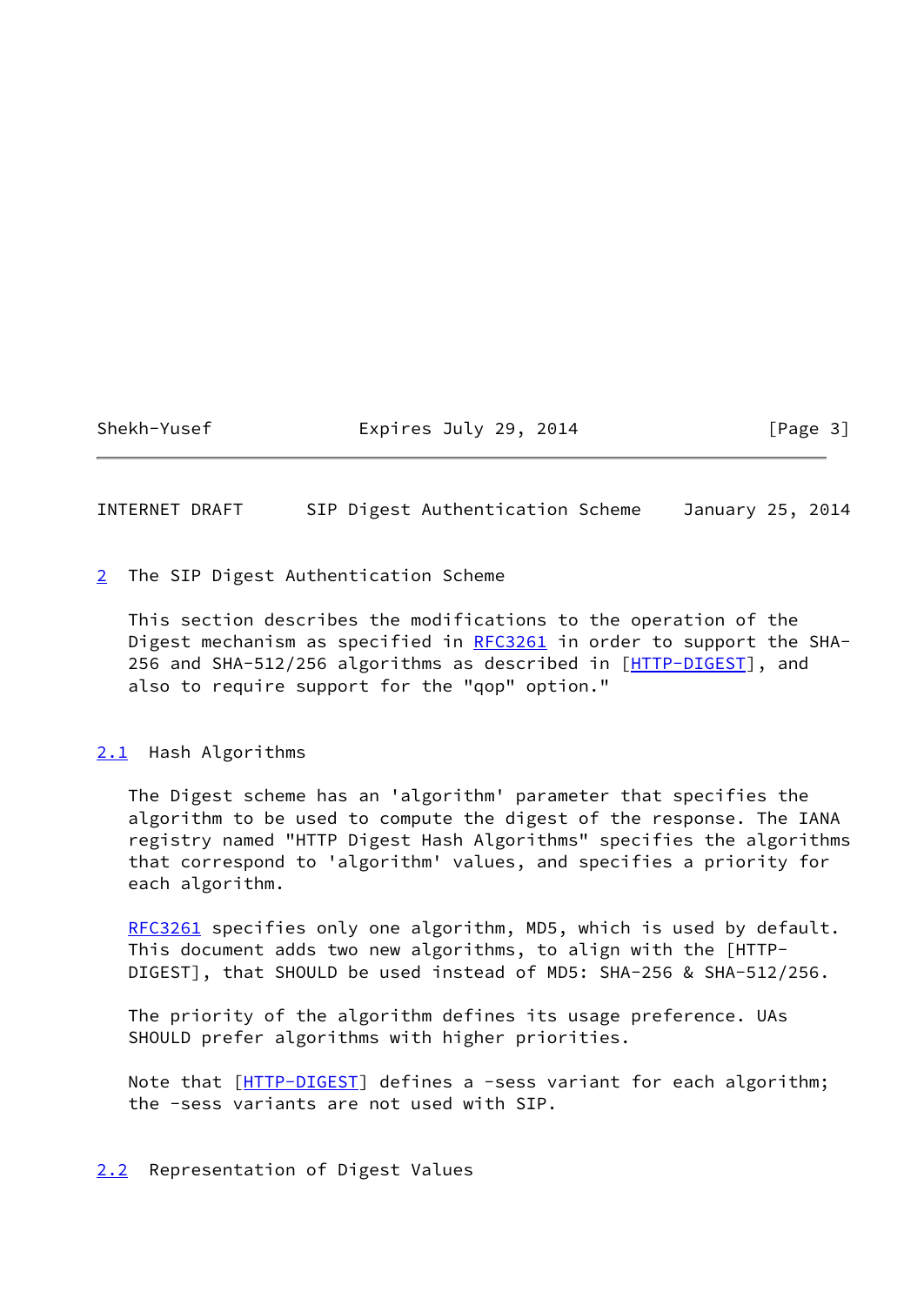The size of the digest depends on the algorithm used. The bits in the digest are converted from the most significant to the least significant bit, four bits at a time to the ASCII representation as follows. Each four bits is represented by its familiar hexadecimal notation from the characters 0123456789abcdef, that is binary 0000 is represented by the character '0', 0001 by '1' and so on up to the representation of 1111 as 'f'. If the MD5 algorithm is used to calculate the digest, then the digest will be represented as 32 hexadecimal characters, SHA-256 and SHA-512/256 by 64 hexadecimal characters.

## <span id="page-4-0"></span>[2.3](#page-4-0) The Authenticate Response Header

 When a UAS receives a request from a UAC, and an acceptable Authorization header is not sent, the UAS can challenge the originator to provide credentials by rejecting the request with a 401/407 status code with the WWW-Authenticate/Proxy-Authenticate header field. The UAS MAY include multiple WWW-Authenticate/Proxy-

| Shekh-Yusef<br>Expires July 29, 2014<br>[Page 4] |
|--------------------------------------------------|
|--------------------------------------------------|

<span id="page-4-2"></span>INTERNET DRAFT SIP Digest Authentication Scheme January 25, 2014

 Authenticate headers to allow the UAS to utilize the best available algorithm supported by the client.

 If the UAS challenges with multiple WWW-Authenticate/Proxy- Authenticate headers with the same realm, then each one of these headers MUST use a different digest algorithm. The UAS MUST add these headers to the response in the order that it would prefer to see them used, starting with the most preferred algorithm at the top, followed by the less preferred algorithms.

# <span id="page-4-1"></span>[2.4](#page-4-1) The Authorization Request Header

 When the UAC receives a response with multiple headers with the same realm it SHOULD use the topmost header that it supports, unless a local policy dictates otherwise. The client should ignore any challenge it does not understand.

 When the UAC receives a response with multiple headers with different realms it SHOULD provide all credentials that it possesses that match any one of the challenges.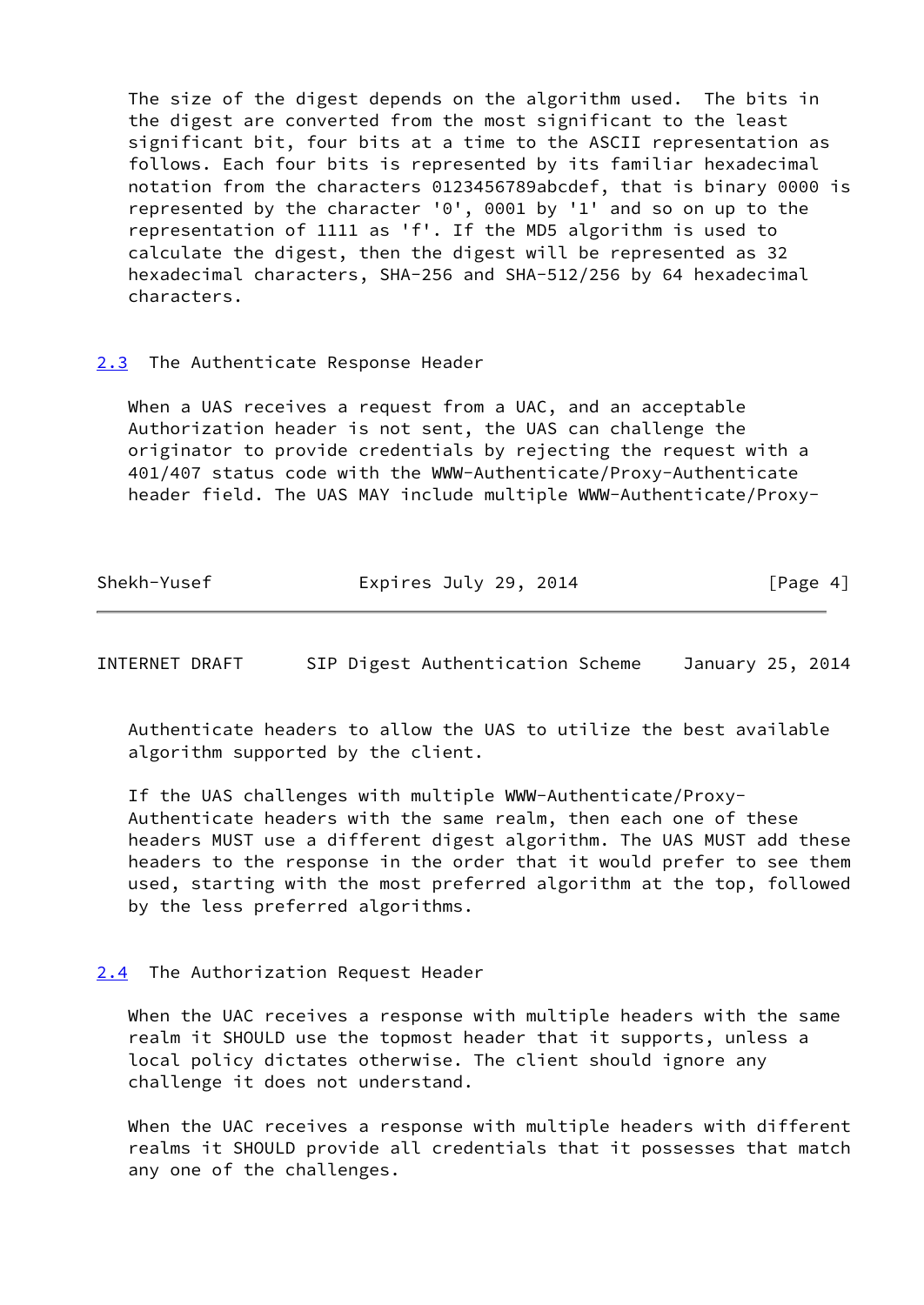If the UAC cannot respond to any of the challenges in the response, then it should abandon attempts to send the request; e.g., if the UAC does not have credentials for any of the realms.

## <span id="page-5-0"></span>[2.5](#page-5-0) Forking

 [RFC3261, section](https://datatracker.ietf.org/doc/pdf/rfc3261#section-22.3) 22.3, discusses the operation of the proxy-to-user authentication, which describes the operation of the proxy when it forks a request. This section introduces some clarification to that operation.

 If a request is forked, various proxy servers and/or UAs may wish to challenge the UAC. In this case, the forking proxy server is responsible for aggregating these challenges into a single response. Each WWW-Authenticate and Proxy-Authenticate value received in responses to the forked request MUST be placed into the single response that is sent by the forking proxy to the UA.

 When the forking proxy places multiple WWW-Authenticate and Proxy- Authenticate header fields from one received response into the single response it MUST maintain the order of these header fields. The ordering of the header field values from the various proxies is not significant.

| Shekh-Yusef | Expires July 29, 2014 | [Page 5] |
|-------------|-----------------------|----------|

<span id="page-5-2"></span>INTERNET DRAFT SIP Digest Authentication Scheme January 25, 2014

### <span id="page-5-1"></span>[2.6](#page-5-1) HTTP Modifications

 This section describes the modifications and clarifications required to apply the HTTP Digest authentication scheme to SIP. The SIP scheme usage is similar to that for HTTP.

 SIP clients and servers MUST NOT accept or request Basic authentication.

 The rules for Digest authentication follow those defined in HTTP, with "HTTP/1.1" replaced by "SIP/2.0" in addition to the following differences:

1. The URI included in the challenge has the following BNF: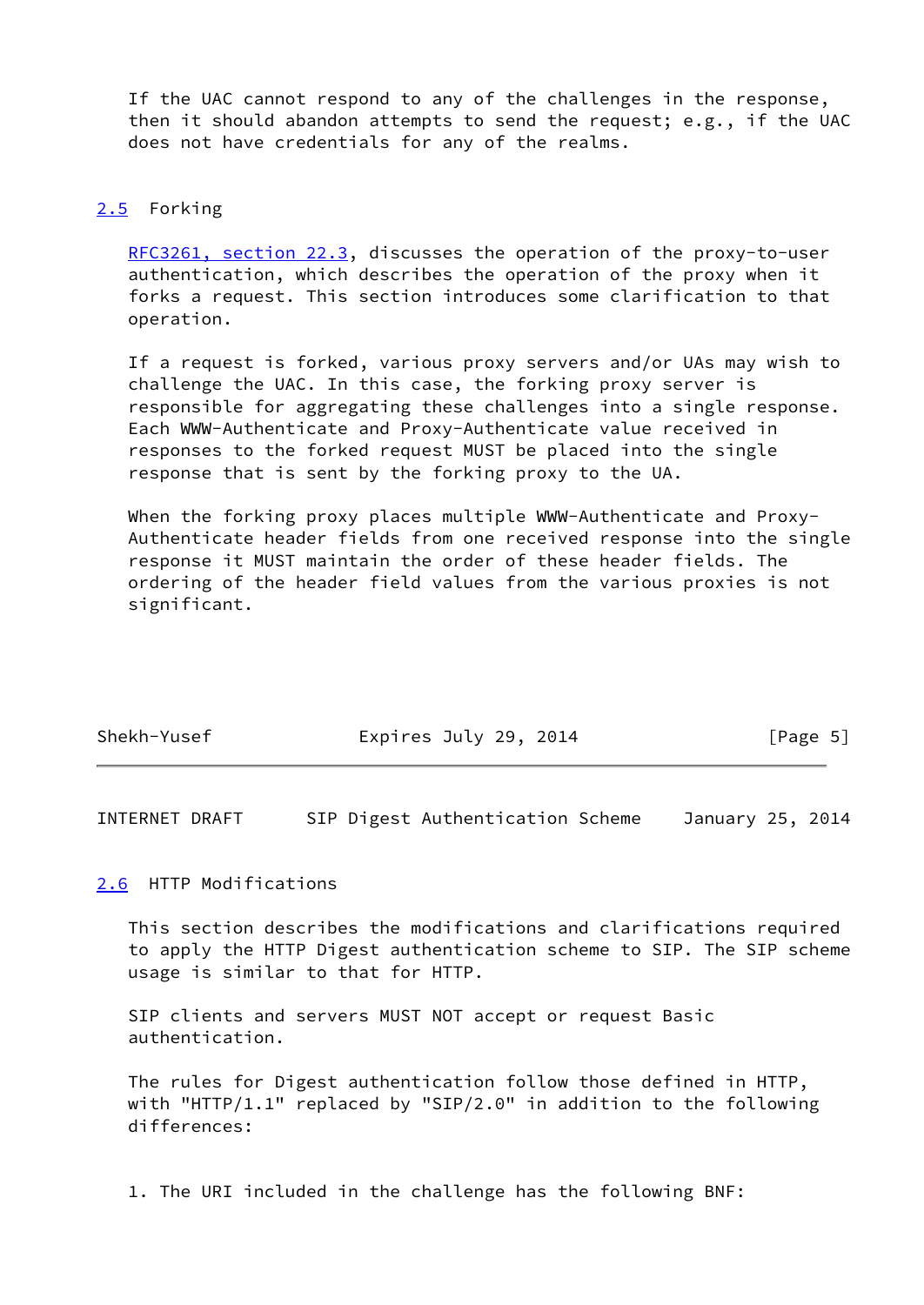URI = SIP-URI / SIPS-URI

2. The BNF for digest-uri-value is:

digest-uri-value = Request-URI ; as defined in Section 25

- 3. The example procedure for choosing a nonce based on Etag does not work for SIP.
- 4. The text in [\[HTTP-DIGEST](#page-9-4)] regarding cache operation does not apply to SIP.
- 5. [[HTTP-DIGEST\]](#page-9-4) requires that a server check that the URI in the request line and the URI included in the Authorization header field point to the same resource. In a SIP context, these two URIs may refer to different users, due to forwarding at some proxy. Therefore, in SIP, a server MAY check that the Request-URI in the Authorization header field value corresponds to a user for whom the server is willing to accept forwarded or direct requests, but it is not necessarily a failure if the two fields are not equivalent.
- 6. As a clarification to the calculation of the A2 value for message integrity assurance in the Digest authentication scheme, implementers should assume, when the entity-body is empty (that is, when SIP messages have no body) that the hash of the entity-body resolves to the hash of an empty

| Shekh-Yusef<br>INTERNET DRAFT                                                                          |                                                                                                        | Expires July 29, 2014 |  |  |  |                                  |                  |  | $\lceil \text{Page } 6 \rceil$ |  |
|--------------------------------------------------------------------------------------------------------|--------------------------------------------------------------------------------------------------------|-----------------------|--|--|--|----------------------------------|------------------|--|--------------------------------|--|
|                                                                                                        |                                                                                                        |                       |  |  |  | SIP Digest Authentication Scheme | January 25, 2014 |  |                                |  |
|                                                                                                        | string:                                                                                                |                       |  |  |  |                                  |                  |  |                                |  |
| $H(entity-body) = chosen-algorithms('''')$<br>For example, when the chosen algorithm is SHA-256, then: |                                                                                                        |                       |  |  |  |                                  |                  |  |                                |  |
|                                                                                                        |                                                                                                        |                       |  |  |  |                                  |                  |  |                                |  |
|                                                                                                        | $H(entity-body) = SHA-256("") =$<br>"e3b0c44298fc1c149afbf4c8996fb92427ae41e4649b934ca495991b7852b855" |                       |  |  |  |                                  |                  |  |                                |  |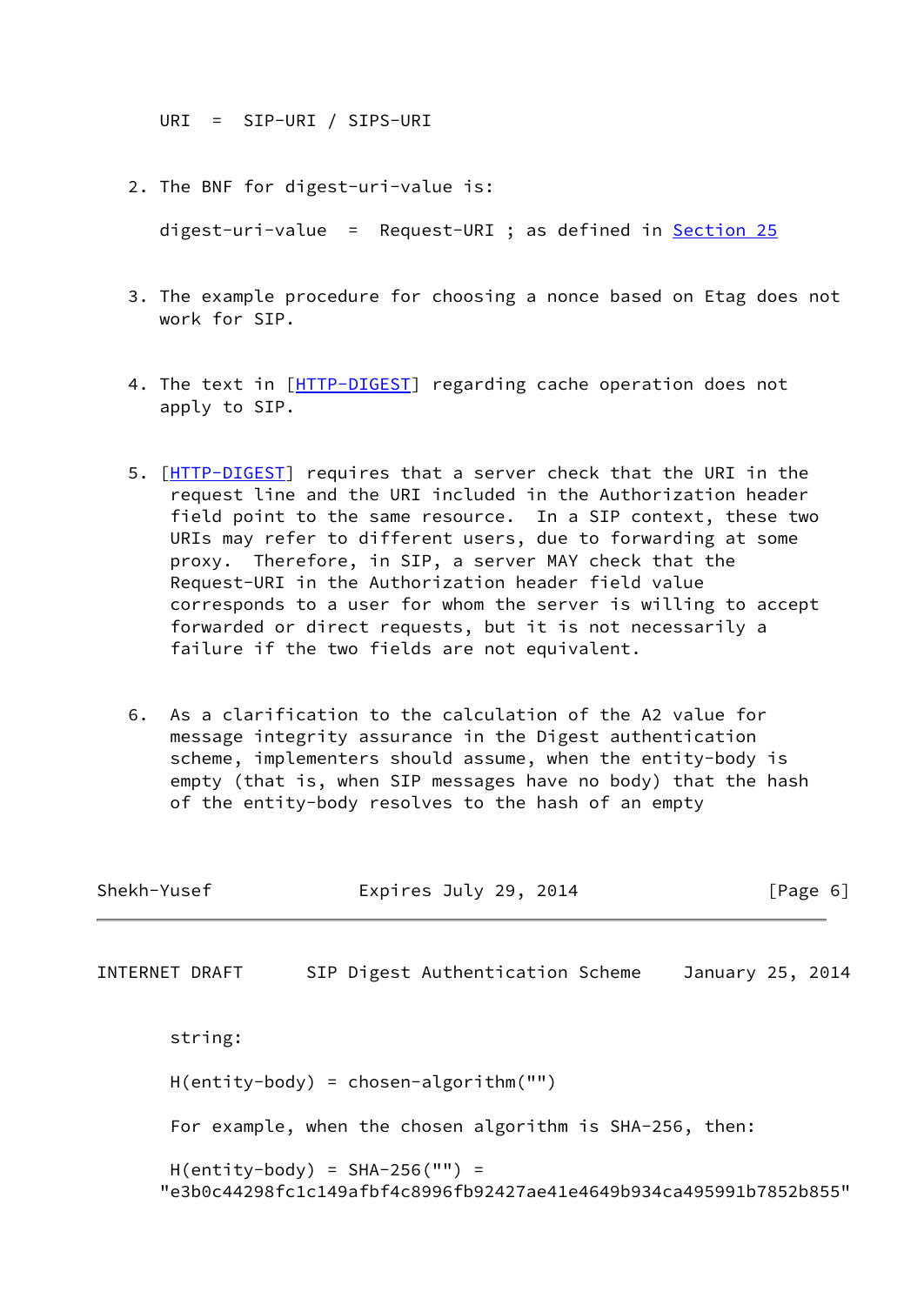7. Servers MUST be able to properly handle "qop" parameter received in an authorization header field, and clients MUST be able to properly handle "qop" parameter received in WWW-Authenticate and Proxy-Authenticate header fields.

 Servers MUST always send a "qop" parameter in WWW-Authenticate and Proxy-Authenticate header field values, and clients MUST send the "qop" parameter in any resulting authorization header field.

 The usage of the Authentication-Info header field continue to be allowed, since it provides integrity checks over the bodies and provides mutual authentication.

\*\*\*[OPEN ISSUE]\*\*\*

 This section does NOT maintain backward compatibility with [RFC 2069.](https://datatracker.ietf.org/doc/pdf/rfc2069) Are there SIP servers and clients out there that support only [RFC](https://datatracker.ietf.org/doc/pdf/rfc2069) [2069](https://datatracker.ietf.org/doc/pdf/rfc2069) that would break because of this?

Shekh-Yusef Expires July 29, 2014 [Page 7]

<span id="page-7-1"></span>INTERNET DRAFT SIP Digest Authentication Scheme January 25, 2014

<span id="page-7-0"></span>[3](#page-7-0) Augmented BNF for the SIP Protocol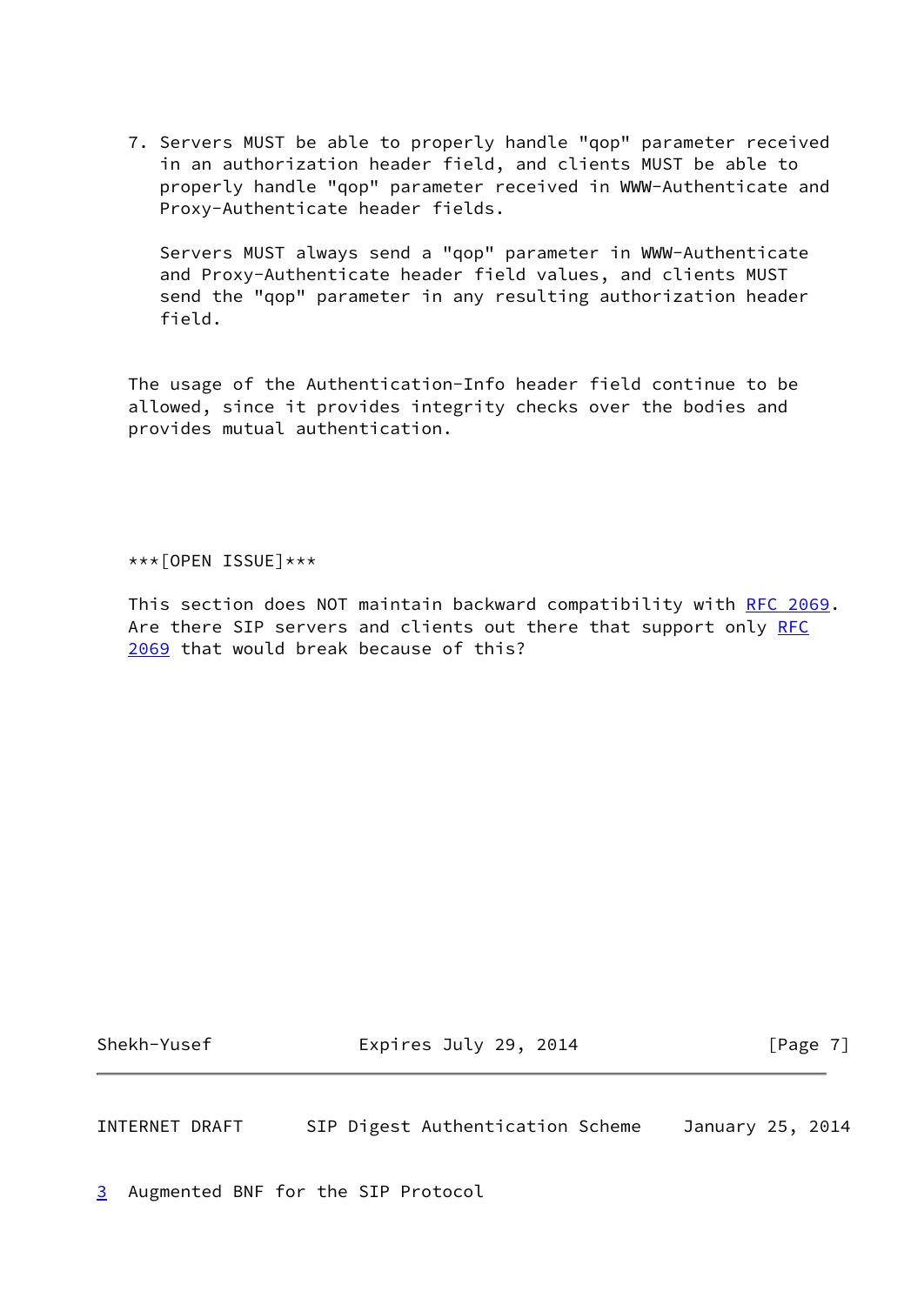This document updates the Augmented BNF for the SIP Protocol as follows.

 It extends the request-digest as follows to allow for different digest sizes:

request-digest = LDQUOT \*LHEX RDQUOT

 The number of hex digits must be specified by the specification of the algorithm used.

 It extends the algorithm parameter as follows to allow for SHA2 algorithms to be used:

 algorithm = "algorithm" EQUAL ( <digest-alg-name-from-IANA-registry> / token )

<span id="page-8-0"></span>[4](#page-8-0) Security Considerations

<Security considerations text>

<span id="page-8-1"></span>[5](#page-8-1) IANA Considerations

The [\[HTTP-DIGEST](#page-9-4)] defines an IANA registry named "HTTP Digest Hash Algorithms" to simplify the introduction of new algorithms in the future. This document will use the algorithms defined in that registry.

<span id="page-8-2"></span>[6](#page-8-2) Acknowledgments

<Acknowledgments text>